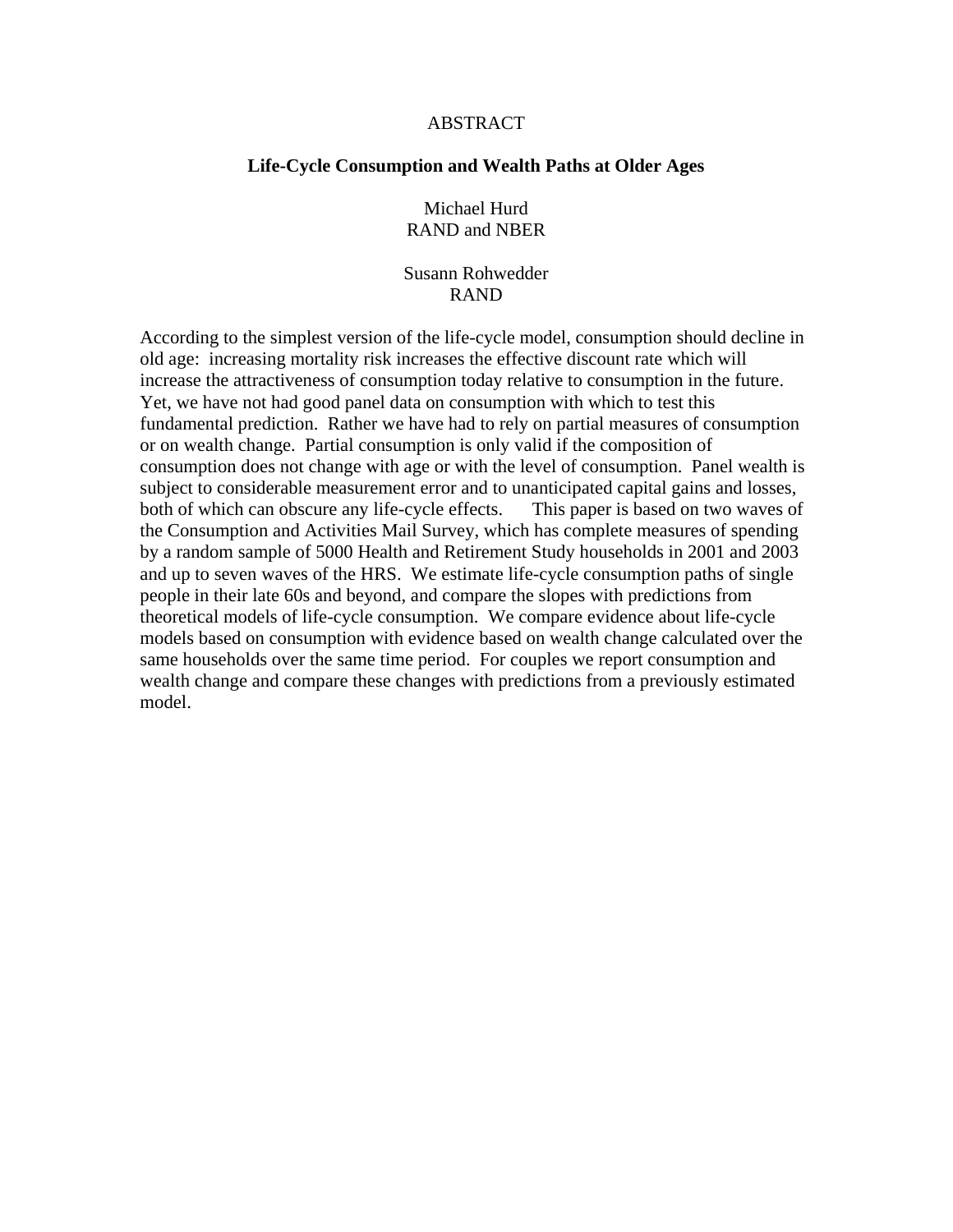# **Life-Cycle Consumption and Wealth Paths at Older Ages**

Michael Hurd RAND and NBER

Susann Rohwedder RAND

May, 2006

Financial support from the National Institute on Aging is gratefully acknowledged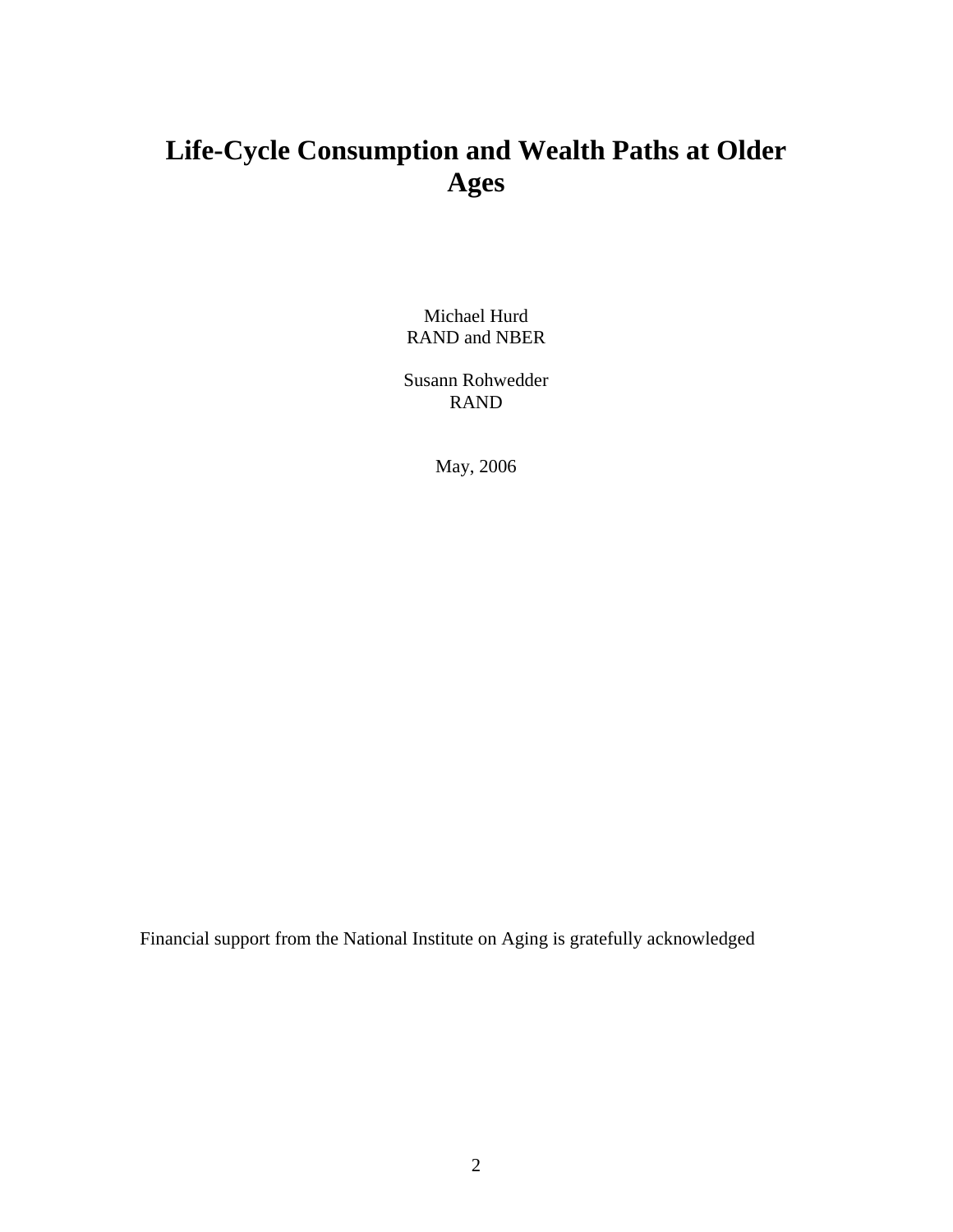## **Introduction**

According to the life-cycle model of consumption, individuals save during their working lives and use their savings to finance consumption following retirement (Modigliani & Brumberg, 1954). An important variable for the empirical analysis of the life-cycle model is the rate of saving, the difference between income and consumption. The rate of saving can be used directly to help understand the future economic status of an individual or a cohort, and it can be used to estimate utility function parameters in a life-cycle context. However, because household surveys have not had a complete measure of consumption, it has generally been necessary to measure saving as the firstdifference in wealth. An important difficulty with this approach is that wealth is measured with considerable observation error: even if the observation error is white noise, the first-difference of a variable that may have little systematic change over a short time period can consist largely of white noise (Browning & Lusardi, 1996). Furthermore, wealth change incorporates capital gains, which can dominate wealth change in panel data. Thus, for example, if assets increase over several years due to an unexpected increase in their valuation, it will appear that elderly individuals engage in active saving unless the capital gains are eliminated.

An alternate and more direct way to estimate the behavioral parameters in a life cycle model of consumption is to base estimation on panel observations of consumption. The rate of change of consumption (the Euler equation) can be derived directly from the first-order conditions for utility maximization in a life-cycle model (Browning & Lusardi, 1996). The slope of the consumption path and how the slope varies with covariates such as mortality risk reveal directly important utility function parameters such as the time rate of discount and the risk aversion parameter (Hurd, 1989). Because of the advantages of estimating the Euler equation, the demand by researchers for panel data on consumption has been very strong in the life-cycle empirical literature and in the macro consumption literature.

A large number of empirical papers have been based on the panel measures of food consumption in the PSID, even though such data are not likely to be an adequate measure of consumption for the purpose of estimating life-cycle models.1 For example, food consumption is unlikely to be separable in the utility function from consumption of other nondurables: increases in food spending will be accompanied by increases in other nondurable spending of an unknown magnitude.<sup>2</sup> In the CEX, the fraction of total consumption accounted for by food varies with income.3 The fraction also varies with age, which makes it inappropriate for the estimation of life-cycle models: A key parameter in a life-cycle model is risk aversion, which can be econometrically identified by variation in consumption as mortality risk varies. In that the main determinant of mortality risk is age, systematic changes with age in the fraction of expenditures for food will obscure the variation in total consumption due to mortality risk. Thus, if actual spending declines with age as specified by the LCM, spending on food will decline by a

 <sup>1</sup> Hall & Mishkin, 1982; Zeldes, 1989; Altug & Miller, 1990; Shea, 1995; Ziliak *et al*., 2003 are just some of many examples. Indeed, about half of the life-cycle consumption models discussed by Browning and Lusardi were fit to panel data based on PSID food consumption (Browning and Lusardi, 1996, Table 5.1).

<sup>2</sup> Attanasio and Weber (1995).

<sup>3</sup> See http://www.bls.gov/cex/2002/share/income.pdf for tables created by BLS from the CEX.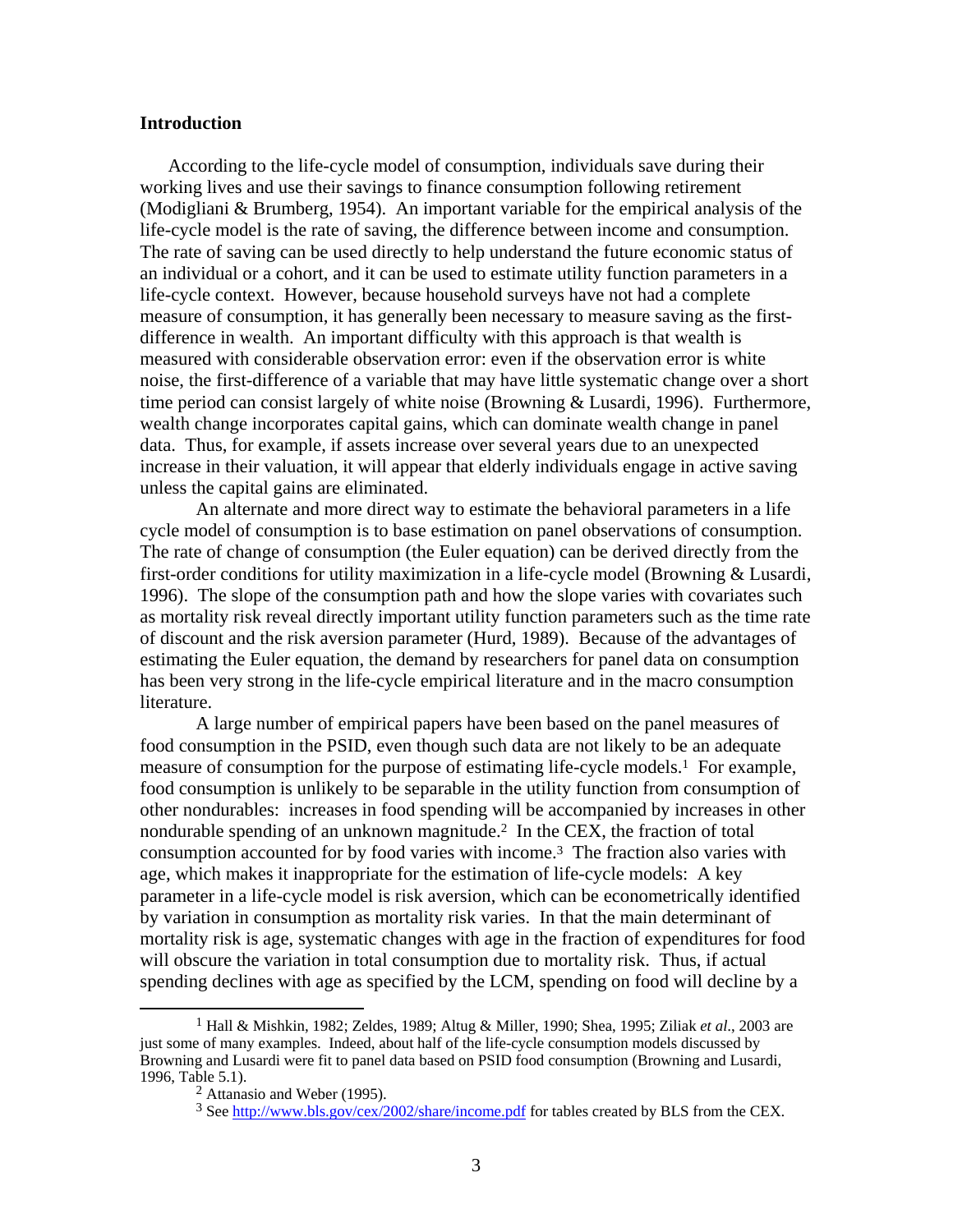smaller amount causing underestimation of the actual decline. An additional difficulty in basing estimation at the household level on PSID food is the very substantial observation error: Runkle (1991) estimated that 76% of the year-to-year variation in PSID food consumption is due to noise.

In this paper we use new panel data on total spending to estimate directly the Euler equation over household-level observations. The data are from the Consumption and Activities Mail Survey, which has complete measures of spending by a random sample of 5000 Health and Retirement Study (HRS )households in 2001 and 2003. We estimate life-cycle consumption paths of single people in their late 60s and beyond based on consumption change between the CAMS waves and compare the slopes with predictions from theoretical models of life-cycle consumption. We compare evidence about life-cycle models based on consumption with evidence based on wealth change calculated over the same households over the same time period. For couples we report consumption and wealth change and compare these changes with predictions from a previously estimated model.

#### **Theoretical structure**

Our model of consumption is based on a life-cycle model that has these features and assumptions: life-time utility is based on time-separable utility from consumption and from bequests (Yaari, 1965); the only uncertainty is the date of death; resources are initial bequeathable wealth and a stream of annuities; bequeathable wealth cannot become negative, and, therefore, borrowing against future annuities is not allowed.

### **Singles Model.**

As specified by Yaari, there is only one economic agent so the model is only appropriate for single people. Therefore, we will refer to it as the singles model. We discuss the couples model below.

The solution to the singles model is:

(1) 
$$
\frac{du_t}{dt} = u_t(h_t + \rho - r) - h_t V_t
$$

for  $w_t > 0$ .  $c_t$  = income from annuities when  $w_t = 0$ , and  $w_0$  is given.<sup>4</sup> Here

 $u_t$  = marginal utility of consumption at time  $t$ 

 $h_t$  = mortality risk (mortality hazard);

 $\rho$  = the subjective time rate of discount;

 $r =$  interest rate which is known and fixed;

 $w_t$  = bequeathable wealth at *t*;

 $V<sub>t</sub>$  =marginal utility of bequests at time  $t$ , which will depend on the personal characteristics of potential inheritors such as the economic status of any children in an altruistic model or in a strategic bequest model;

The first order condition can be written in terms of consumption

 $4$  See Hurd, 1989, for a derivation.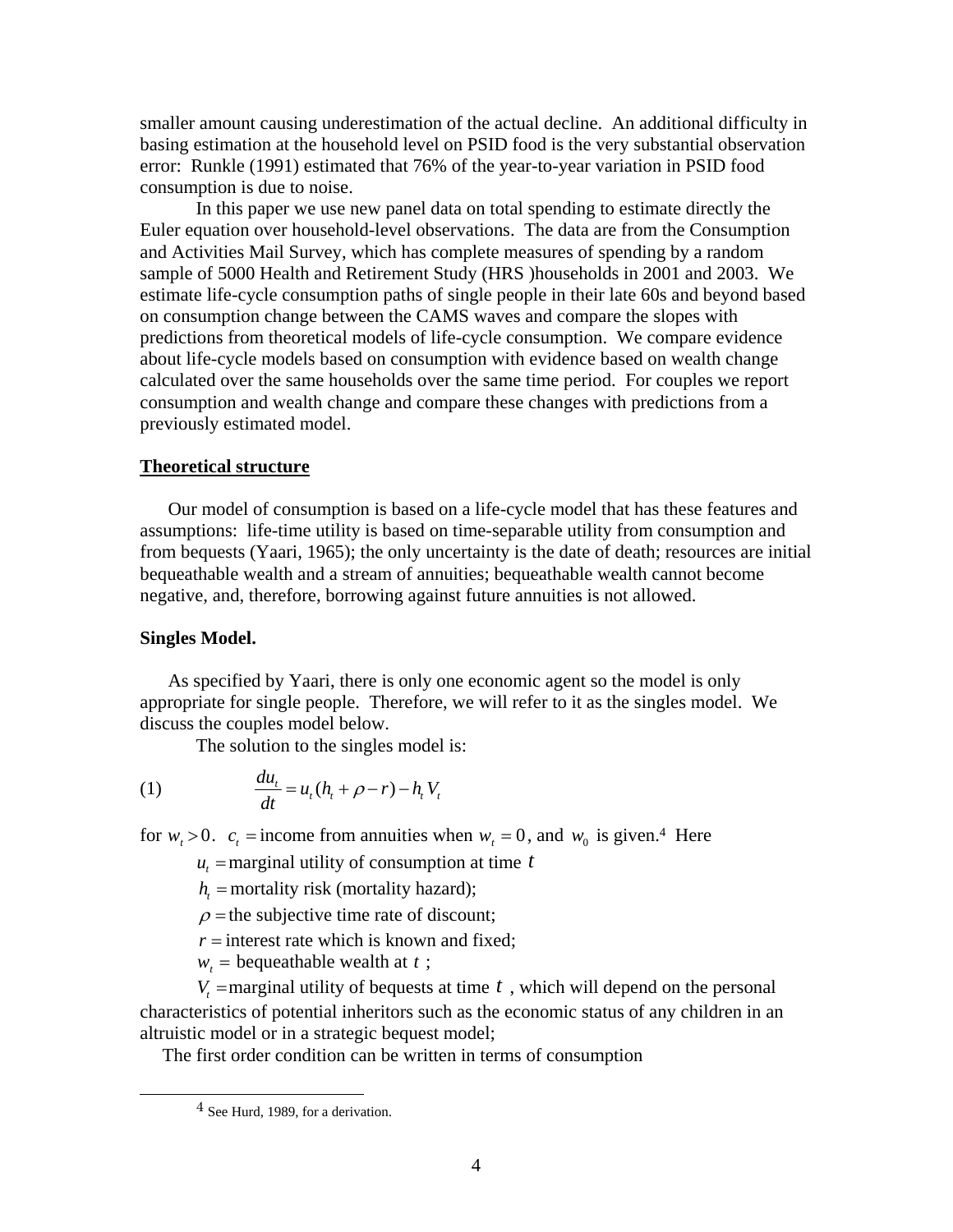(2) 
$$
\frac{d \ln c_t}{dt} = -\frac{1}{\gamma_t} (h_t + \rho - r) + \frac{h_t}{\gamma_t} \left( \frac{V_t}{u_t} \right)
$$

where  $\gamma_t = -c_t u_{tt}/u_t$  is a measure of risk aversion evaluated at  $c_t$  and  $u_{tt} = du_t/dc_t$ . This is an Euler equation modified to include mortality risk and a bequest motive but excluding rate-of-return risk.

We will estimate this directly under the assumption that there is no bequest motive.5, and following a substantial amount of literature that the utility function is constant relative risk aversion (CRRA). Then

(3) 
$$
\frac{d \ln c_t}{dt} = -\frac{1}{\gamma} (h_t + \rho - r) + \frac{h_t}{\gamma} c_t^{\gamma} V_t
$$

 $h<sub>t</sub>$  is taken from life tables, and so varies with age, race, and sex.

 Equations such as (3) have been estimated many times based on macro data or on PSID food spending. An important difference here is that we will have panel data on household consumption. A second important difference is that in our model variation in mortality risk,  $h_{i}$ , identifies  $\gamma$  whereas in macro estimations it is identified by variations in  $r$ . Because variation in  $r$  is accompanied by changes in the macro-economy, it is difficult to know whether any change in  $d \ln c_t/dt$  is due to a change in *r* or some other macro change.

### **Couples Model.**

Because the couples' model is not well know we will give additional background to it.<sup>6</sup>

A couple chooses a consumption path to maximize expected lifetime utility, which includes the utility from consumption while both are alive, the utility from the wealth that a surviving spouse would inherit, and the utility from wealth that the surviving spouse would bequeath outside of the household.

$$
\int U(C_t) e^{-\rho t} a_t dt + \int M(w_t) e^{-\rho t} p_{m_t} dt + \int F(w_t) e^{-\rho t} p_{f_t} dt + \int V(w_t) e^{-\rho t} m_t dt
$$

 $U(\cdot)$  = utility function of the couple

 $\rho$  = subjective time rate of discount of the couple

 $a<sub>i</sub>$  = probability that both spouses will be alive at *t* 

 $M(\cdot)$  = widower's utility of wealth

 $p_m$  = probability density that the husband becomes a widower at *t*; that is, the

probability that the wife dies at *t* and the husband is still alive at *t* .

 $F(\cdot) =$  widow's utility of wealth.

 $p_t$  = probability density that the wife becomes a widow at *t*; hat is, the probability that the husband dies at *t* and the wife is still alive at *t* .

 <sup>5</sup> Previous estimation has found no evidence that wealth change is related to the number of children, which should be a good test of the bequest motive (Hurd, 1989).

<sup>6</sup> See Hurd (1999) for a derivation and discussion of the couples' model.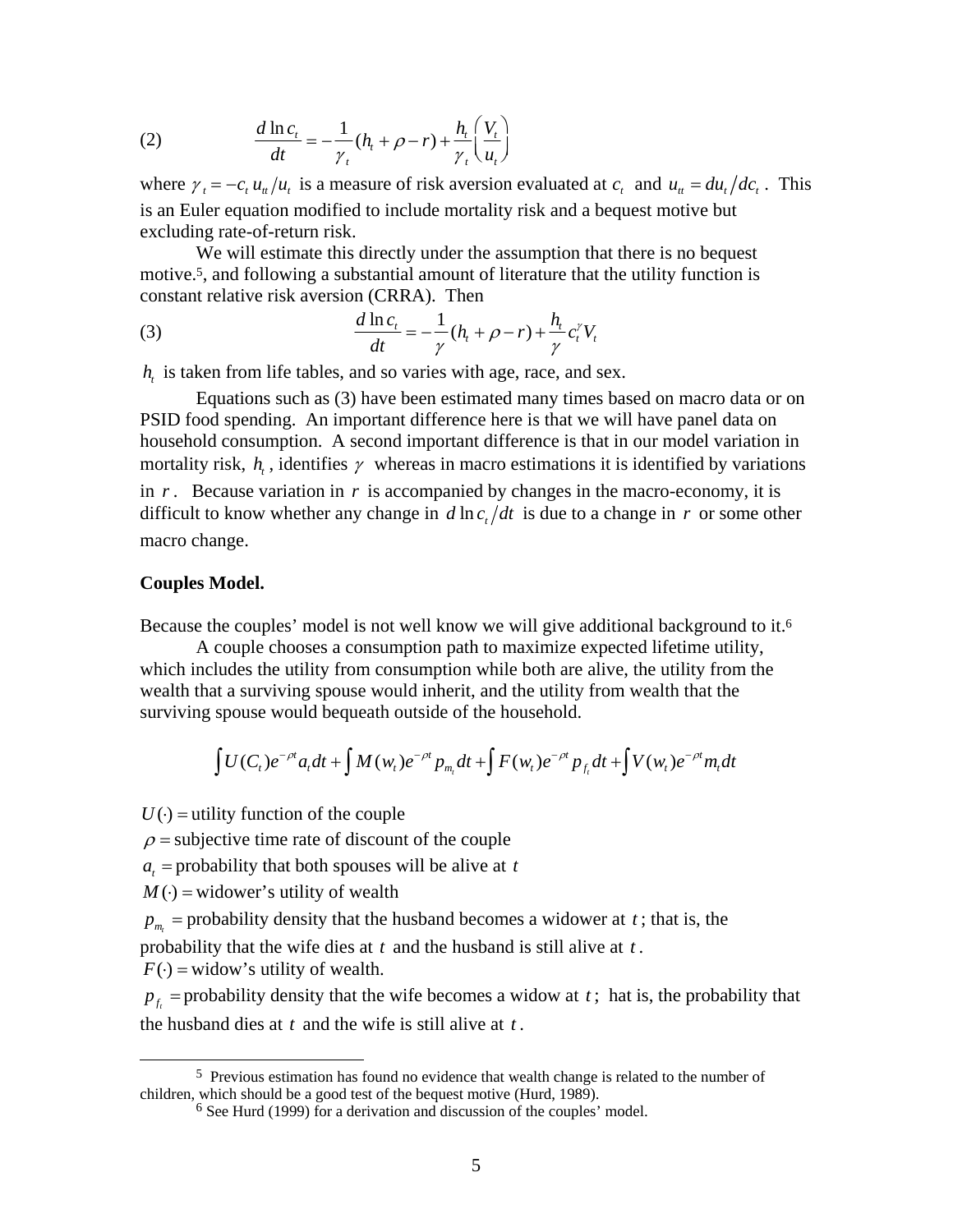$V(\cdot)$  = utility from true bequests (bequeathed outside the household).

 $w_t$  = bequeathable wealth at *t* 

 $m<sub>t</sub>$  = probability density that the surviving spouse dies at *t*.

This objective function has the same structure as in the singles model: the couple gets utility from consumption and utility from "bequests." The utility from bequests is in three parts: future utility of the widower, future utility of the widow, and future utility from true bequest.

The maximization is subject to the same conditions as in the singles model.

The solution is

(4) 
$$
\frac{dU_t}{dt} = U_t(h_t + \rho - r) - (M_t \phi_t + F_t \mu_t) \text{ where}
$$

 $U_t$  = marginal utility of consumption by the couple

 $h<sub>i</sub>$  = the couple's mortality risk (the probability density that one of them will die at *t* given that neither has died before *t* )

 $M_t$  = widower's marginal utility of wealth

 $F_t$  =widow's marginal utility of wealth

 $\phi$  = mortality risk of the wife (the probability density that the wife will die at *t* given that she has survived to *t*)

 $\mu_t$  = mortality risk of the husband

This equation can be rewritten as

(5) 
$$
\frac{d \ln C_t}{dt} = -\frac{1}{\gamma_t} (h_t + \rho - r) + \frac{1}{\gamma_t} \Omega_t
$$

where  $\Omega_t = M_t \phi_t + F_t \mu_t$ , which is the expected marginal utility of wealth in the event a spouse dies. This equation has the same form as the solution to the singles problem: the first term depends on the mortality risk of the couple and the marginal utility of consumption when both spouses are alive; the second term depends on the marginal utility of wealth in the event of "death" of the couple, that is, either of the spouses dies.

#### **Data**

Our data come from the Health and Retirement Study (HRS). The HRS is a multipurpose household survey among the elderly population in the United States. It is collected by the Institute for Social Research (ISR) at the University of Michigan. At baseline, respondents were selected from the community-dwelling population (including retirement homes but not nursing homes). In subsequent waves, respondents were followed even if they entered an institution. The initial HRS wave took place in 1992. The sample consisted of individuals born in 1931-41 (age 51-61 in 1992), plus their spouses (of any age). In 1993, a companion survey ("Assets and Health Dynamics Among the Oldest-Old," AHEAD) interviewed respondents born in or before 1923 (age 70+ in 1993), plus their spouses of any age. Barring attrition or death, the 1992 respondents were reinterviewed in 1994 and 1996; the 1993 respondents were re-interviewed in 1995. The two cohorts were merged into a single sample with a single questionnaire in 1998, at which time the sample was augmented with respondents born in 1924-30 ("Children of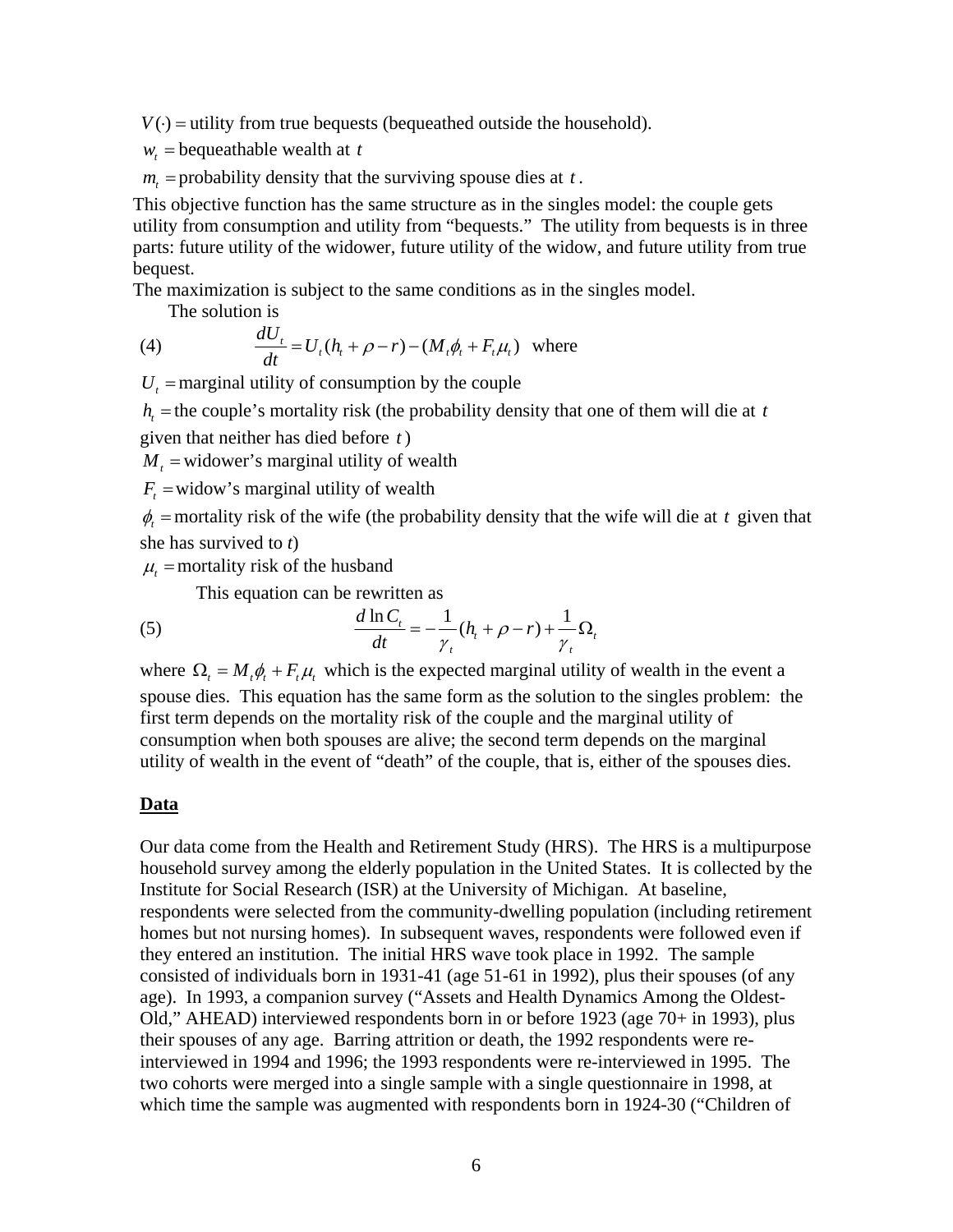the Depression Age," CODA) or 1942-47 ("War Babies," WB). With provided sampling weights, the resulting 1998 sample was representative of the non-institutionalized American population born in or before 1947 (age 51 or older in 1998). The HRS was reinterviewed in 2000, 2002 and 2004, and in 2004 a new cohort (1948-53) was added to rejuvenate the sample and to make it again representative of the population 51 or over. The total sample size is around 22,000 individuals. Table 1 shows the various cohorts and their interview schedule.

The HRS queries a wide range of topics: *demographics* (age, education, education of parents, marital status and history, veteran status); *family structure* (lots of information on household members, children, siblings, and parents); *health conditions* (whether the respondent has ever seen doctor for various conditions, vision and hearing, pain, smoking, drinking, weight, height, depression); *cognition* (self-assessment of memory, cognitive test questions); *health care utilization and costs* (health insurance, out-of-pocket expenses, other expenses with varying detail across waves, whether anyone helped pay, Medicare number); *health status* (ADLs/IADLs, whether gets help; for each helper, gender, frequency, hours, whether paid, out-of-pocket costs, whether anyone helped pay); *housing* (type, cost, special services); *job status* (employment status/history, earnings, hours, pension coverage, type, expected benefits, rights from previous jobs); *expectations* (chances of giving/receiving major financial assistance, inheritance, entering nursing home; major medical expenses; inflation; longevity); *income* (many sources and total, assistance from others, will); *net worth* (many asset types, IRA/Keogh, stocks, bonds, bank, trusts); *insurance* (Medicare, Medicaid, other, whether managed, coverage and payments for long term care, life insurance, beneficiaries), etc. In addition to these core questions, asked of the entire sample, there were additional topical modules asked of randomly assigned sub-samples.

#### **Consumption and Activities Mail Survey**

The HRS has fielded seven waves as of 2004, and the 2006 wave is now in the field. It has high-quality income and wealth measures, but the core survey has just a partial measure of total consumption.7 In October 2001 the Consumption and Activities Mail Survey (CAMS), a self-administered mail survey of consumption and time-use, was sent to 5000 respondents randomly chosen from the entire age range of the HRS.<sup>8</sup> Only one person per household was chosen. About 3800 HRS households responded, so CAMS I is a survey of the spending of 3800 households, and the time use of 3800 persons in those households.9

Section A of CAMS asks about time-use in 32 categories. Section B asks about the purchase of six large durables during the past year and 26 categories of nondurables. With a few minor exceptions the categories were chosen to match CEX categories so as

<sup>&</sup>lt;sup>7</sup>Food purchases, food eaten outside the home or delivered to the home, rent, utilities, real estate taxes and out-of-pocket medical expenses in several major categories. These total about 40-50% of total consumption as measured in the CEX.

<sup>8</sup> When we will refer to the HRS we mean all cohorts, including what was formerly called AHEAD, CODA and WB. In 2001 the age range was approximately 54 or older.

<sup>9</sup> The only discernable pattern of unit nonresponse is a small increase in nonresponse among the very old.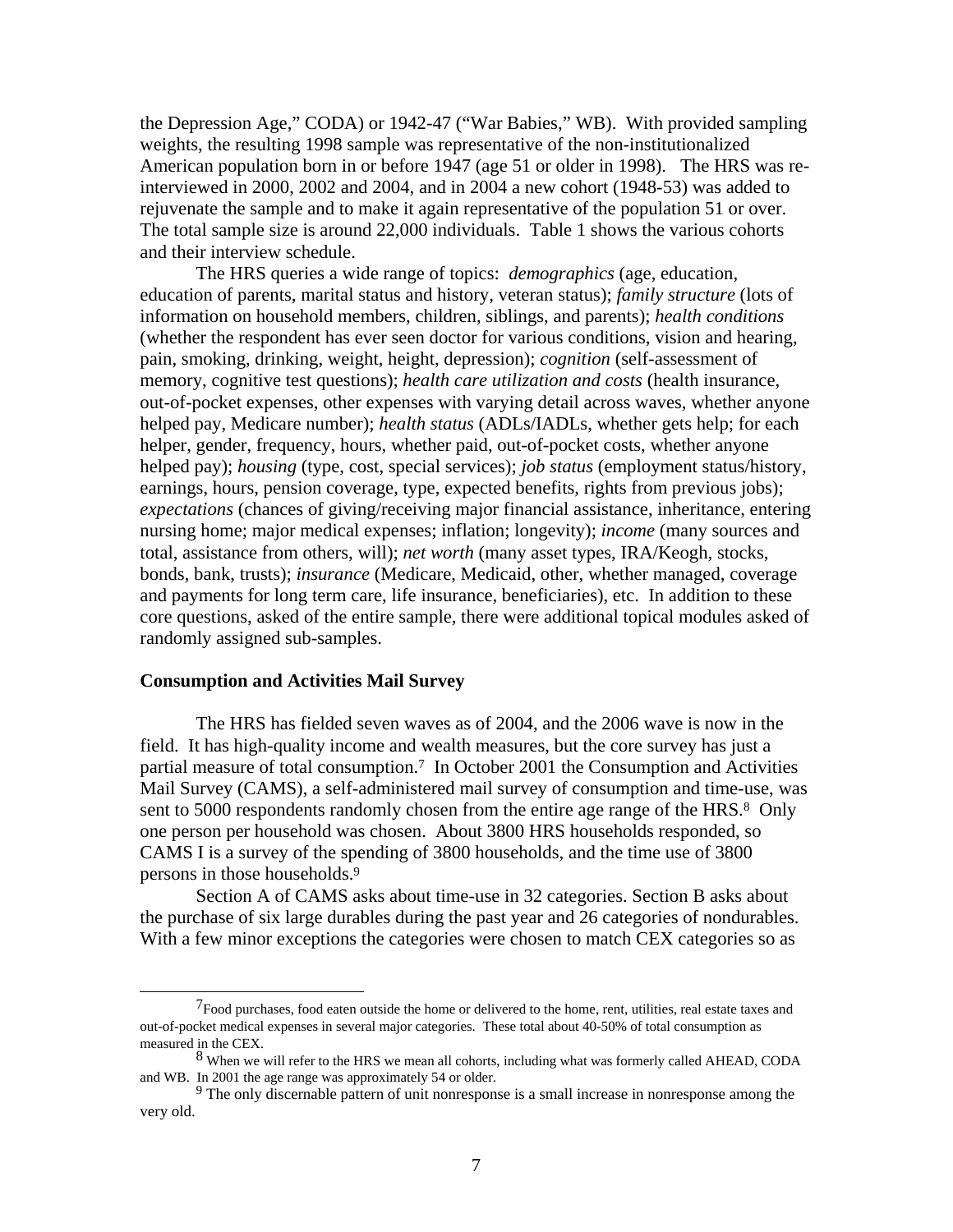to facilitate a comparison with CEX.10 An innovation in the CAMS questionnaire was to allow the respondent to choose the time frame for reporting on the purchases in many of the categories. For example, rent is typically paid monthly. Automobile insurance may be paid quarterly, semi-annually, or annually. Clothing purchases may be made monthly by some but only rarely by others. Food is purchased weekly or monthly.

As shown in Table 2, a beneficial consequence of this questionnaire design is that item nonresponse is much lower than it is for typical financial variables such as the components of wealth or income where it can be as high as 40%. Furthermore, in the spending categories with the highest rate of nonresponse, we have information from the HRS core that we can use for imputation. For example, rent has almost the highest rate of nonresponse. However, we have responses in the HRS about homeownership which we can use to impute rent. Of the 506 who were nonrespondents to the rent query, 420 owned a home in HRS 2000.11 We believe we can confidently impute zero rent to these households. Similarly among nonrespondents to the question about homeowners insurance and who owned a home with mortgage in 2000, 69% reported that their insurance was included in their mortgage payment. Apparently they did not respond in CAMS because they had already included that amount in the mortgage report. Based on these and similar imputations that use HRS core data to provide household-level information, 64% of CAMS respondents are complete reporters over all 32 categories of spending.<sup>12</sup>

 We have imputed the remaining missing data to account for the partial reports by assigning means within categories. Because of the low rates of item nonresponse, the amount of consumption data imputed as a fraction of the total is considerably lower than measures of income or wealth in the HRS.

Based on these imputations, we have compared CAMS totals over the 32 spending items with CEX totals based on published tables. The totals are almost identical: among households aged 55 or over, the CAMS total is \$32,900 and the CEX total is \$32,800.

In October 2003 the same 5,000 households were sent CAMS II.13 It has substantially the same structure as CAMS wave 1.

 We note that the LCM concerns consumption whereas our data are on spending. Our measure of spending is the sum of annualized spending on nondurables and services, and annual spending on big-ticket items. At the household level the difference between consumption and spending for durables could be substantial, but at the population level the flow of new purchases of durables will average to the flow of consumption in steadystate. For example, the average consumption of durables by age will be approximately the same as average spending on durables by age. A lengthening of the time between purchases leading to a decline by age in quality-adjusted consumption will show up in the data as an age decline in spending on durables.

<sup>&</sup>lt;sup>10</sup> Several small categories were dropped and a few were merged to reduce respondent burden.

<sup>&</sup>lt;sup>11</sup> We also used HRS 2002 to check for change in homeownership.

 $12$  All of these imputations converted nonresponses to zero values as in the example of rent.

<sup>&</sup>lt;sup>13</sup> With the following exceptions: the respondent refused an interview in the HRS 2002 core; the respondent died; the respondents had diabetes and was part of a subset that was randomly allocated to a mail questionnaire about compliance with diabetes treatment. The HRS has generated weights to account for the diabetes allocation.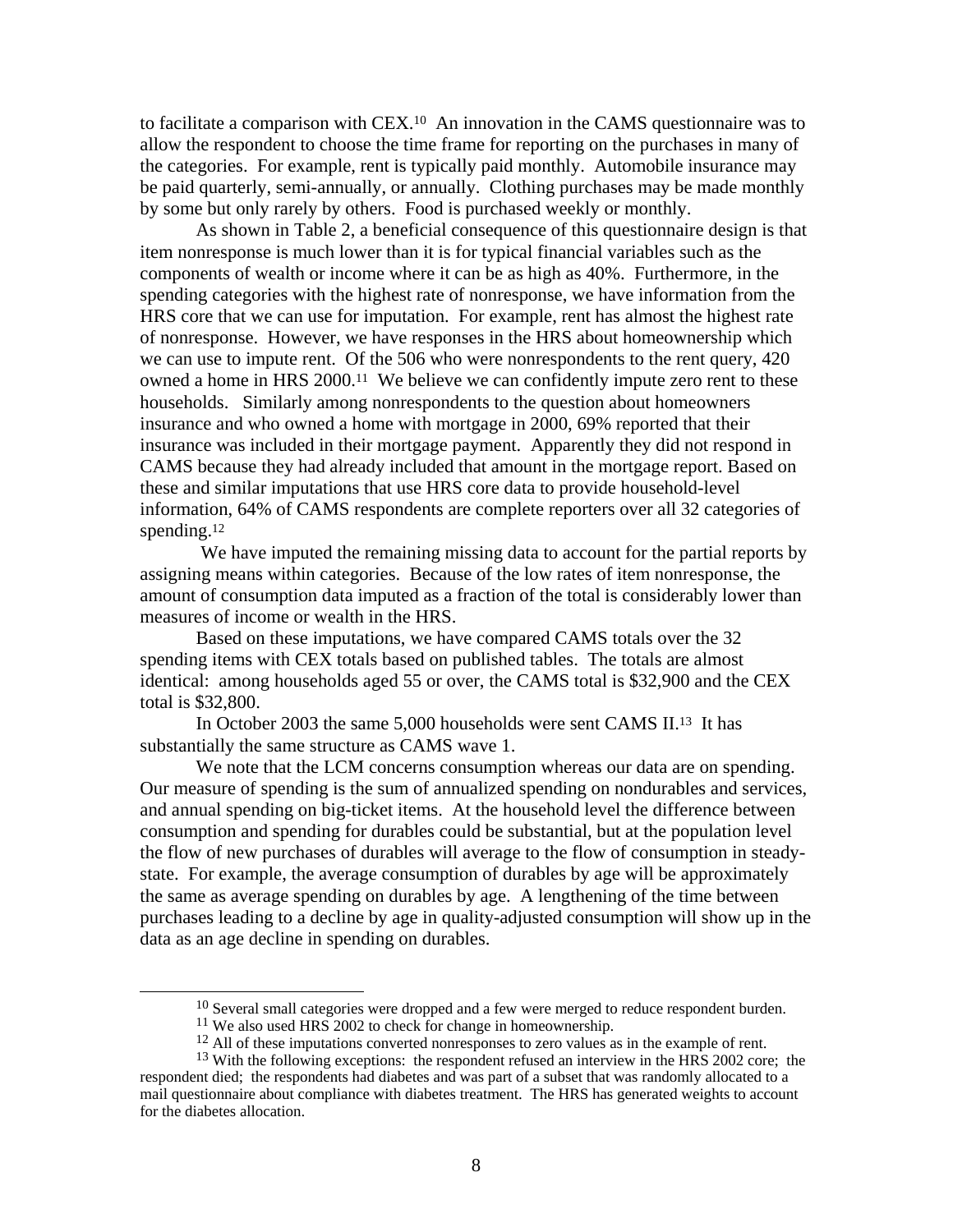## **Results**

We first present results for singles because the life-cycle model makes simple predictions about consumption levels and changes for singles in the absence of a bequest motive.

Figure 1 shows averages of real wealth change. We calculate these averages in two-year panels based on HRS 1996-1998,1998-2000, and 2000-2002 by taking mean or median wealth in a second wave relative to the previous wave, and then averaging the changes over the three panel changes. We do this to reduce the influence of macro shocks that would obscure anticipated or desire wealth change. The mean changes in particular show a very consistent pattern of decline rates of wealth increase, turning negative in the age band 75-79. This is a pattern that would be predicted by the life-cycle model where the interest rate is fairly high relative to the subjective time rate of discount.

Figure 2 is based on income from the HRS 2002 wave, which pertains to income in 2001, and on spending from CAMS wave 1 which pertains to spending in 2001. On the left side of the graph the top line is are pre-tax income and the bottom line is post-tax income. The middle line is spending. It is clear that if we want to find saving rates as the difference between income and spending we must take taxes into account. The lines show that spending tracks post-tax income fairly close up to age band 70-74, but beginning at 75 spending exceeds income. This is shown more clearly in Figure 3, which has saving rates out of after-tax income. Saving rates become sharply negative at ages 80 or greater. This is consistent with the negative wealth changes shown in Figure 1.

Table 3 has real spending levels and spending change among singles in CAMS waves 1 and 2. Thus among those 60-64 spending increased by about 4.9% at the mean between the waves. The pattern shows relatively constant spending both at the mean and median until 80 when spending change becomes quite negative. This would be predicted by the LCM in the absence of a strong bequest motive: at advanced old age, mortality risk,  $h<sub>i</sub>$ , becomes large so that the consumption path will have a negative slope as in (3) with  $V<sub>t</sub> = 0$ . Because the slope of the consumption path is fairly responsive to mortality risk, the risk aversion parameter  $\gamma$  is fairly small: In (3) if  $\gamma$  is large the slope will be small even as  $h$ , varies.

 Although the CAMS spending data are very reasonable on average, they have considerable measurement error at the household level. Then if we directly estimate the Euler equation

$$
\ln c_{t+1} - \ln c_t = -\frac{1}{\gamma} h_t + \frac{1}{\gamma} (r - \rho)
$$

the nonlinear transformation of *c* will result in a non-classical error term. Therefore, we estimated  $\gamma$  from averages over age bands using average mortality risk for the singles in the age band. Based on this our estimate of  $\gamma$  is 1.39 and  $r - \rho$  is 0.034.

 We can compare these estimates with the CAMS consumption change data and also with a model estimated over wealth change data. Figure 4 shows three simulated consumption paths beginning at age 60 and normalized to 100 at that age. The line labeled "CAMS data" uses the annualized rates of the change in mean consumption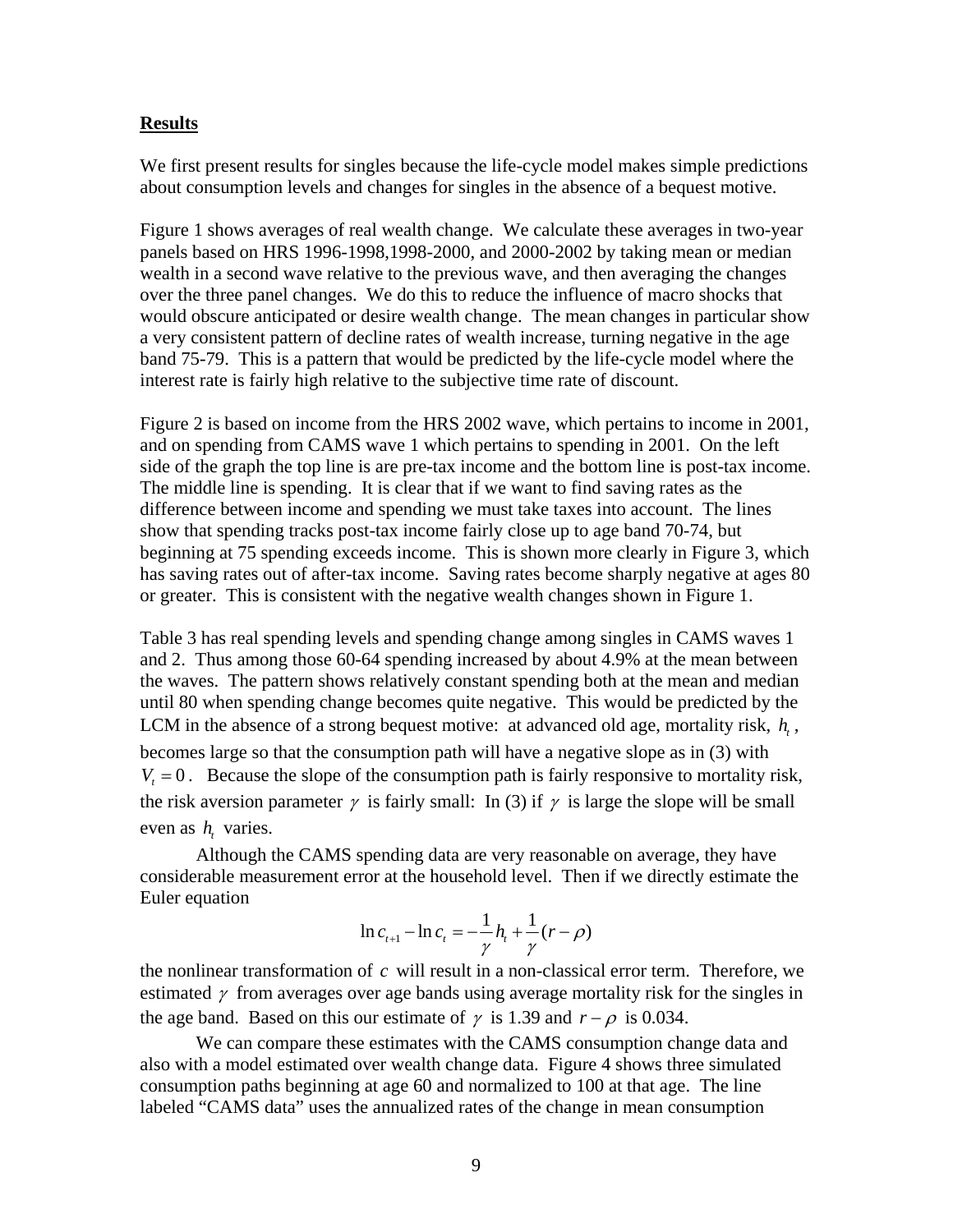shown in Table 3. Those rates are assumed constant within each age band. The line labeled "CAMS model" comes from the estimated  $\gamma$  of 1.39 and  $r - \rho$  of 0.034. The line labeled RHS model comes from estimates of (3) based on wealth change data from the Retirement History Survey (Hurd, 1989). In those estimations  $\gamma$  was 1.12 and  $r - \rho$  was 0.019. The three curves are broadly similar and depict a life-cycle model with little if any bequest motive.

Table 4 shows spending change for couples. Because of small samples in the age band 85 or over, we aggregated into one age band 80 or over. Only in the top age band is there decline in consumption with age, and even that is confined to the mean. The lifecycle model for couples is much more complex than the model for singles and cannot be analytically solved. So we have not way of determining analytically whether these results are in conformity with the LCM. Therefore we use results based on a model estimated by Gan, Gong and Hurd (2006). They estimated the couple's model over the wealth data from waves 2 and 3 of AHEAD. In their estimations  $\gamma$  for the couple is 1.2 and  $\rho$  is 0.02.

 Figure 5 shows the simulated consumption path by couples based on changes in mean consumption (Table 3) and on the estimated model of Gan, Gong and Hurd. Both show slowly increasing consumption at a rate of about 0.3% per year until 80. At that age the predictions diverge. In that the simulations are based on very different data, we interpret the paths to be remarkably similar.

## **Conclusion**

We have shown three types of results: wealth change, saving rates and consumption change. They are all broadly consistent both qualitatively and quantitatively. Singles begin to dissave whether measured by wealth change or saving rate after about the age of 75. Consumption begins to decline also at about that age. The consumption paths found by assuming that observed changes in consumption in an age band persist, are similar to consumption paths found from fitting a model to wealth change data. We conclude that the patterns are consistent with a simple life-cycle model where the only uncertainty is mortality.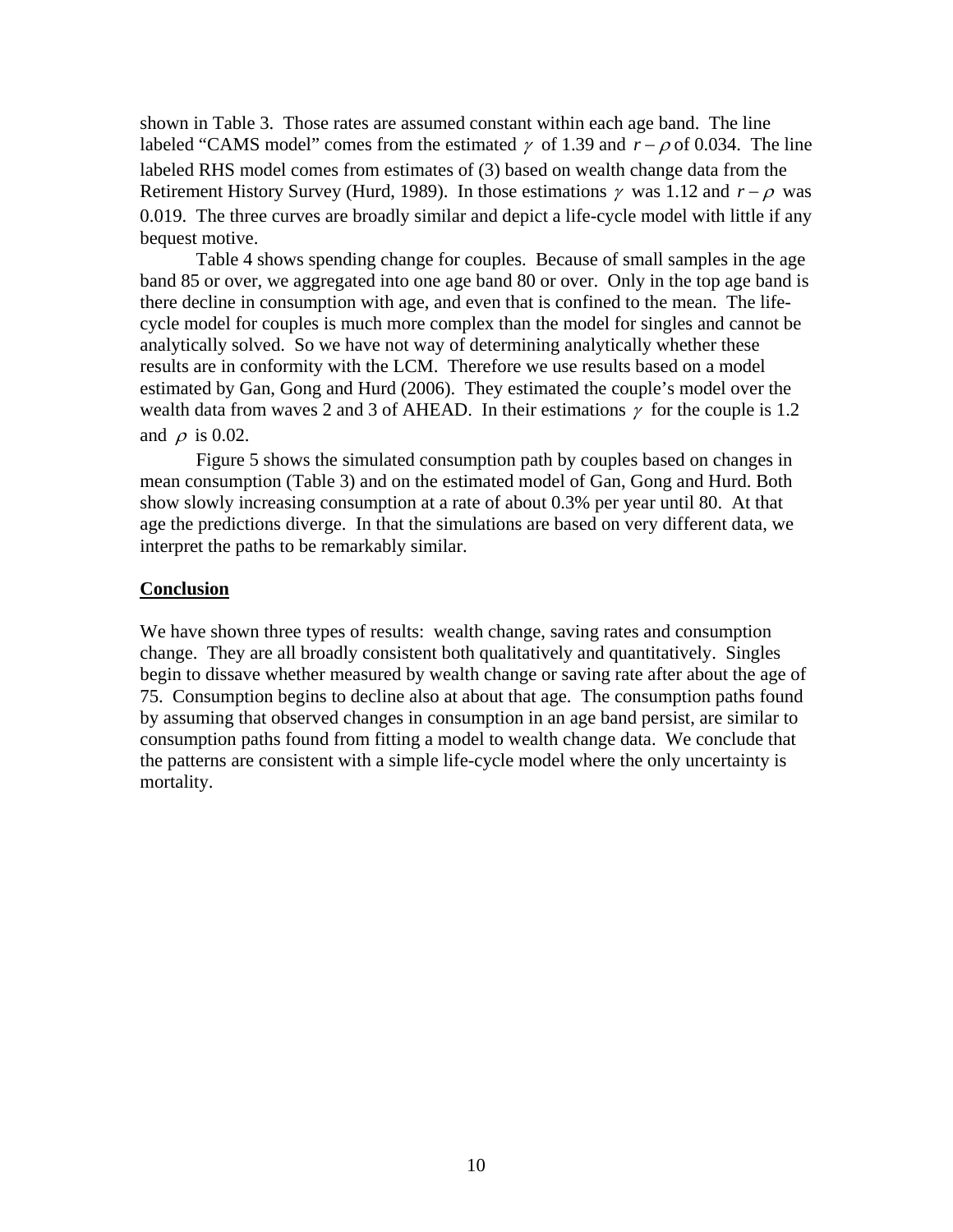## **References**

- Attanasio, Orazio and Guglielmo Weber, 1995, "Is Consumption Growth Consistent with Intertemporal Optimization? Evidence from the Consumer Expenditure Survey," *Journal of Political Economy*, 103 (December), pp. 1121-1157
- Altug, Sumru and Robert A Miller, 1990, "Household choices in equilibrium." E*conometrica*, 58:543-577.

Browning, Martin and Annamaria Lusardi, 1996, "Household Savings: Micro Theories and Micro Facts," *Journal of Economic Literature*, XXXIV (December), pp. 1797- 1855.

Gan, Li, Guan Gong, and Michael Hurd, 2006, "Estimation of the Couples' Model," RAND typescript.

Hall, Robert .E. and Frederic S. Mishkin, 1982. "The sensitivity of consumption to transitory income: Estimates from panel data on households." *Econometrica*, 50:461- 81.

Hurd, Michael D., 1989, "Mortality Risk and Bequests," *Econometrica*, 57, pp. 779-813.

- Hurd, Michael D., 1999, "Mortality Risk and Consumption by Couples," NBER Working paper 7048, March.
- Hurd, Michael D. and James P. Smith, 2002, "Expected Bequests and their Distribution," NBER Working Paper 9142.
- Modigliani, Franco and Richard Brumberg, 1954, "Utility analysis and the consumption function: An interpretation of the cross-section Data." Pp 388-436 in K. Kurihara (ed.), *Post-Keynesian Economics*. New Brunswick: Rutgers University Press.
- Runkle, David E., 1991, "Liquidity Constraints and the Permanent Income Hypothesis: Evidence from Panel Data," *Journal of Monetary Economics*, 27 (1) pp 73-98
- Shea, John, 1995, "Union contracts and the life-cycle hypothesis." *Economic Inquiry*, 26:609-43.
- Yaari, Menahem E. 1965. "Uncertain lifetime, life insurance, and the theory of the consumer." *Review of Economic Studies* 32:137-150.
- Zeldes, Steven P. 1989. "Consumption and liquidity constraints: An empirical investigation." *Journal of Political Economics*, 97:305-46.
- Ziliak, James, Thomas Kniesner and Douglas Holtz-Eakin, 2003, "The Effect of Income Taxation on consumption and Labor Supply," Working Paper 54, Center for Policy Research, Syracuse University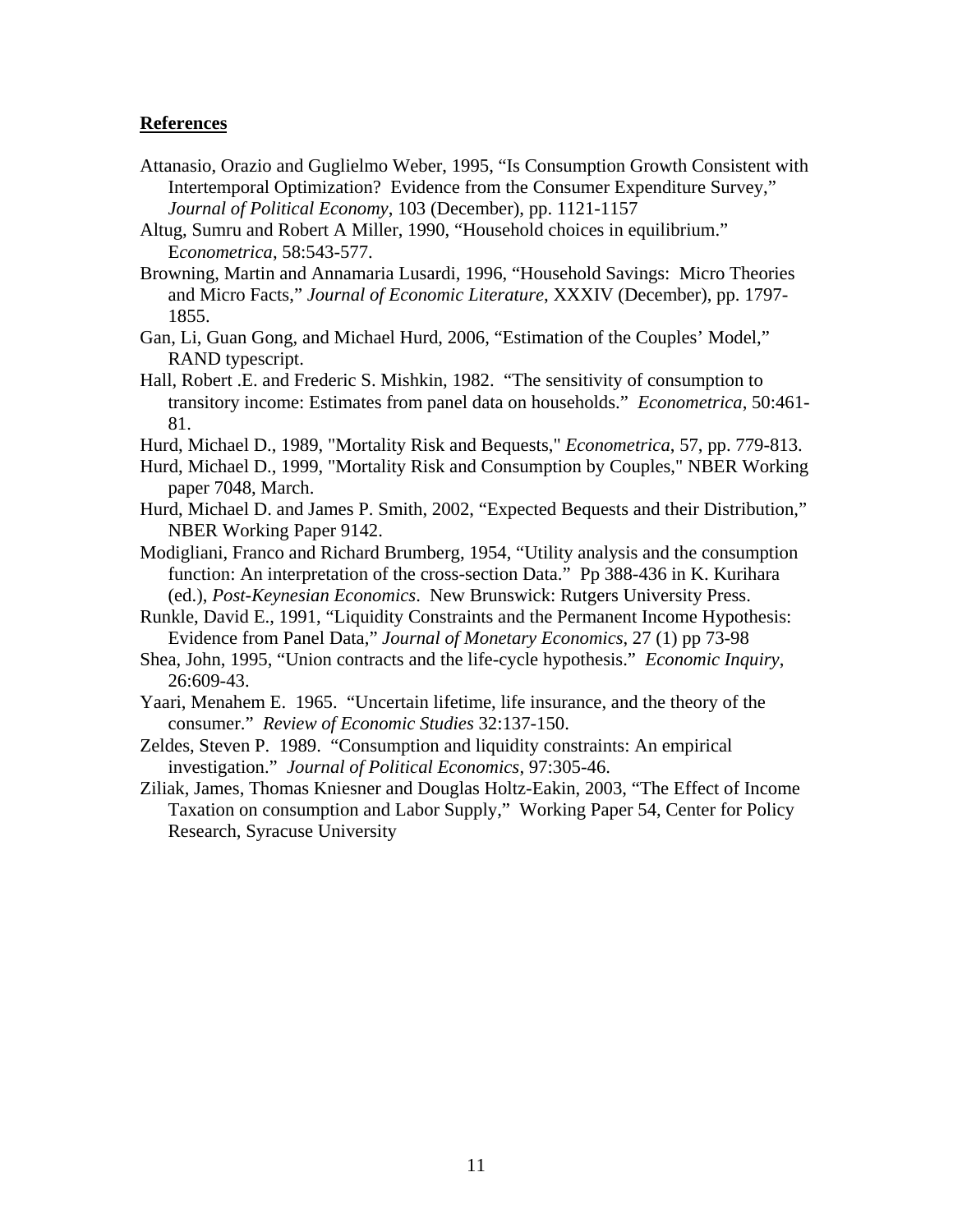|      | <b>HRS</b> | <b>AHEAD</b>    | <b>CODA</b> | <b>WB</b> |
|------|------------|-----------------|-------------|-----------|
|      | 1931-1941  | 1923 or earlier | 1924-1930   | 1942-1947 |
| 1992 | X          |                 |             |           |
| 1993 |            | X               |             |           |
| 1994 | X          |                 |             |           |
| 1995 |            | X               |             |           |
| 1996 | X          |                 |             |           |
| 1998 | X          | X               | X           | X         |
| 2000 | X          | X               | X           | X         |
| 2002 | X          | X               | X           | X         |
| 2004 | $\rm X$    | X               | $\rm X$     | X         |

| Table 1                |  |  |  |  |  |
|------------------------|--|--|--|--|--|
| HRS interview schedule |  |  |  |  |  |

Table 2

Item response rates in CAMS wave 1

| <b>Spending Category</b>            |      |  |
|-------------------------------------|------|--|
| Big ticket item purchases           |      |  |
| Automobile or truck                 | 96.4 |  |
| Refrigerator                        | 96.6 |  |
| Washing machine/dryer               | 97.8 |  |
| Dishwasher                          | 97.7 |  |
| Television                          | 97.2 |  |
| Computer                            | 97.4 |  |
| Payments                            |      |  |
| Mortgage                            | 92.2 |  |
| Homeowner's or renter's insurance   | 88.7 |  |
| Property tax                        | 88.8 |  |
| Rent                                | 86.7 |  |
| Electricity                         | 92.4 |  |
| Water                               | 89.7 |  |
| Heating fuel for the home           | 86.3 |  |
| Telephone, cable, internet          | 93.9 |  |
| Vehicle finance charges             | 86.2 |  |
| Vehicle insurance                   | 92.0 |  |
| Health insurance                    | 91.1 |  |
| Spending                            |      |  |
| Housekeeping, yard supplies<br>93.8 |      |  |
| Home repairs and maintenance        | 93.9 |  |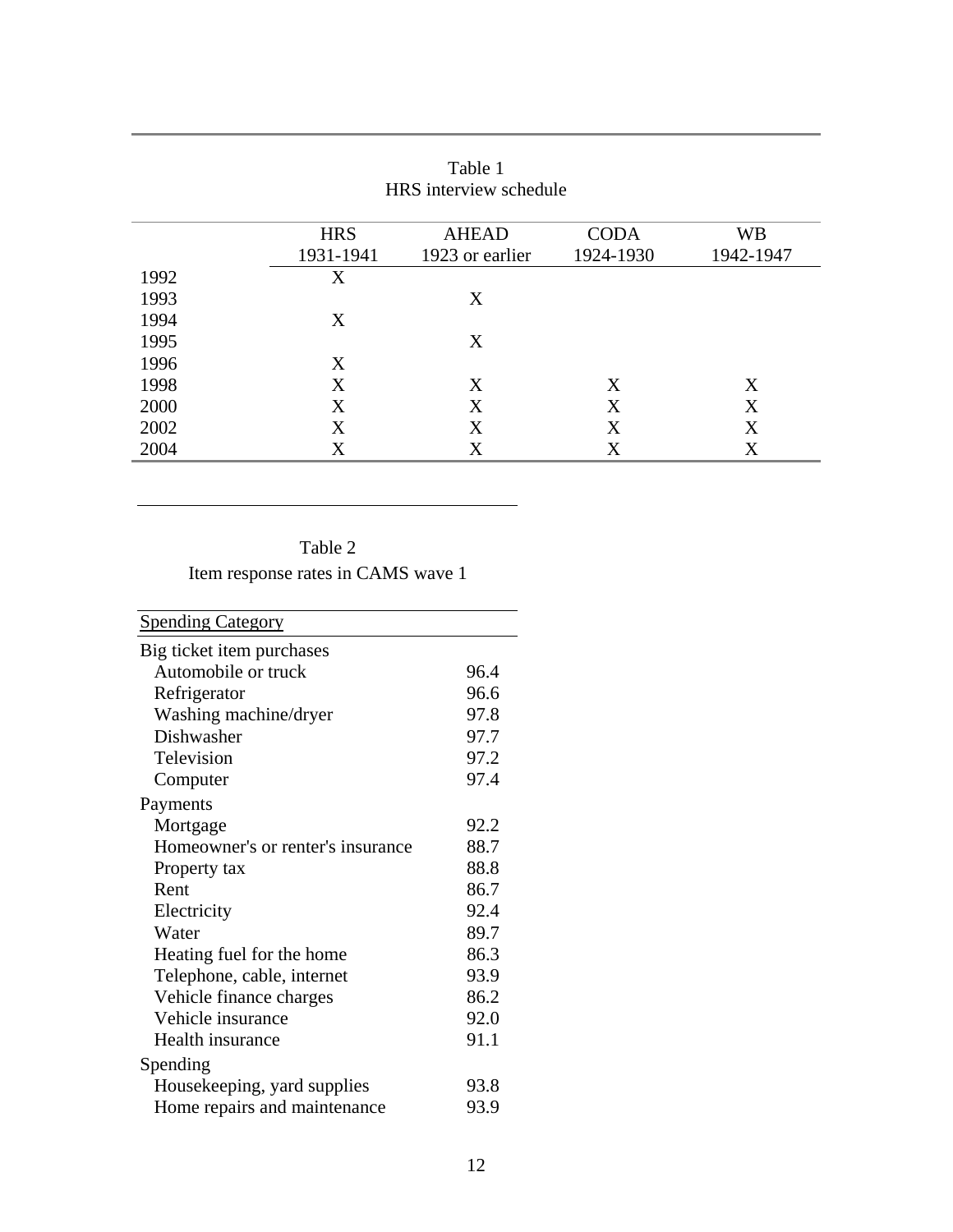| Food and beverages              | 94.8 |
|---------------------------------|------|
| Dining/drinking out             | 94.8 |
| Clothing and apparel            | 94.2 |
| Gasoline                        | 93.4 |
| Vehicle maintenance             | 93.3 |
| (Non-)Prescription medications  | 94.5 |
| Health care services            | 93.7 |
| <b>Medical Supplies</b>         | 92.1 |
| Trips and Vacations             | 94.7 |
| Tickets to movies, events etc.  | 95.0 |
| Hobbies                         | 94.2 |
| Contributions                   | 94.5 |
| Cash or gifts to family/friends | 94.2 |

|                                                                       |     |       |       | Table 3                                                |       |        |          |  |
|-----------------------------------------------------------------------|-----|-------|-------|--------------------------------------------------------|-------|--------|----------|--|
| Total spending and two-year spending change (percent). Singles. Panel |     |       |       |                                                        |       |        |          |  |
|                                                                       | N   |       | Mean  |                                                        |       | Median |          |  |
|                                                                       |     |       |       | Wave1 Wave 2 percent change Wave1 Wave 2percent change |       |        |          |  |
| $60 - 64$                                                             | 214 | 28758 | 30162 | 4.88                                                   | 23879 | 23379  | $-2.10$  |  |
| 65-69                                                                 | 210 | 25627 | 25486 | $-0.55$                                                | 19803 | 20622  | 4.14     |  |
| 70-74                                                                 | 150 | 26328 | 27119 | 3.00                                                   | 21813 | 22267  | 2.08     |  |
| 75-79                                                                 | 163 | 24766 | 24498 | $-1.08$                                                | 19362 | 19990  | 3.24     |  |
| 80-84                                                                 | 146 | 28098 | 22205 | $-20.97$                                               | 22362 | 19988  | $-10.62$ |  |
| 85 or over                                                            | 134 | 28291 | 23792 | $-15.90$                                               | 20097 | 19380  | $-3.56$  |  |

Table 4 Total spending and two-year spending change (percent). Couples. Panel

|            | N   | Mean   |        |                                                           | Median      |        |      |  |
|------------|-----|--------|--------|-----------------------------------------------------------|-------------|--------|------|--|
|            |     |        |        | Wave 1 Wave 2 Percent change Wave 1 Wave 2 Percent change |             |        |      |  |
| 60-64      | 723 | 48,463 | 50,077 |                                                           | 3.33 38,551 | 41,192 | 6.85 |  |
| 65-69      | 671 | 43,113 | 43,578 | 1.08                                                      | 35,122      | 35,473 | 1.00 |  |
| $70-74$    | 500 | 43,152 | 42,713 | $-1.02$                                                   | 33,241      | 33,815 | 1.73 |  |
| 75-79      | 289 | 40,753 | 42,495 | 4.28                                                      | 33,176      | 35,173 | 6.02 |  |
| 80 or over | 207 | 39,704 | 36,458 | $-8.18$                                                   | 28,550      | 29,223 | 2.36 |  |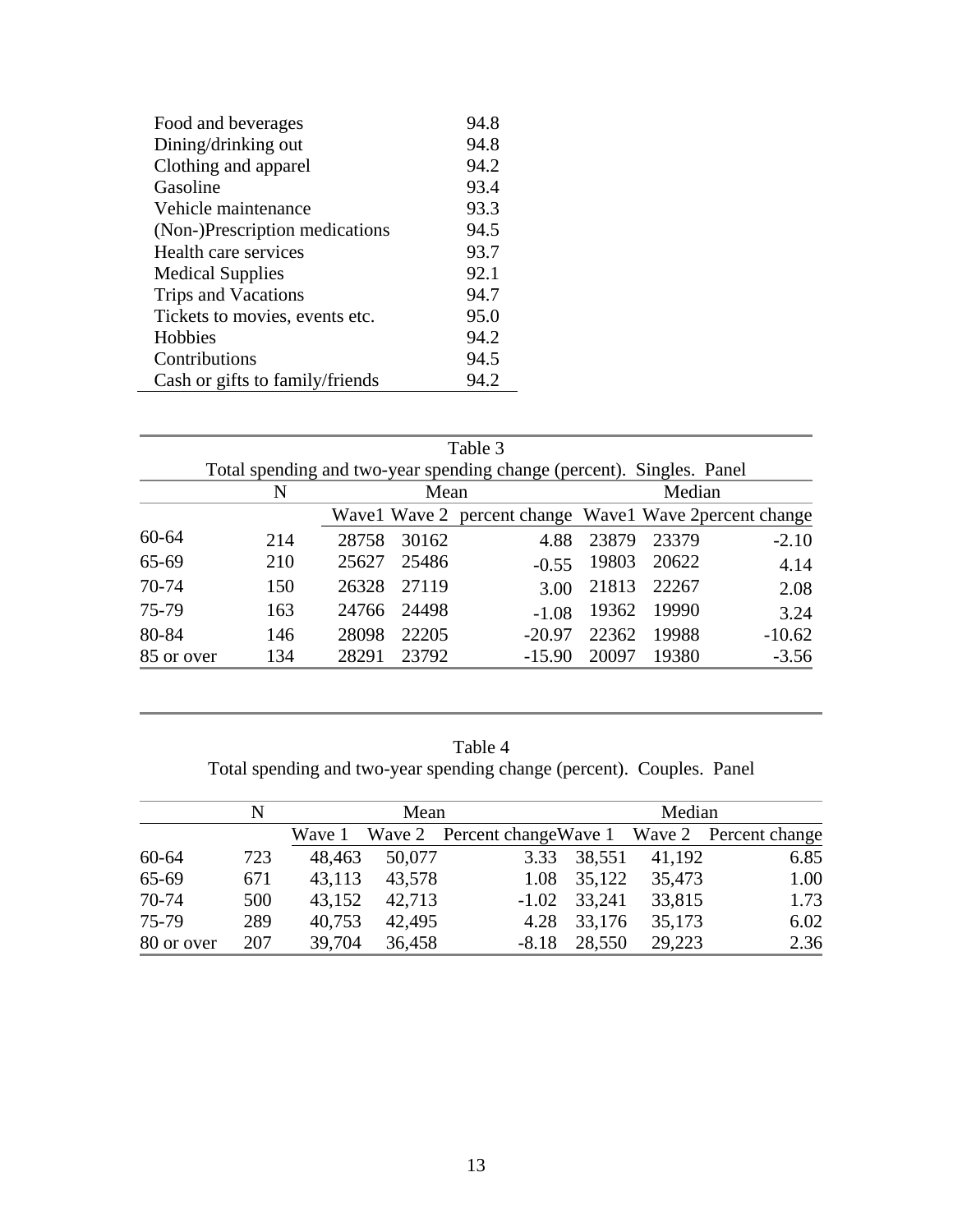



Figure 2

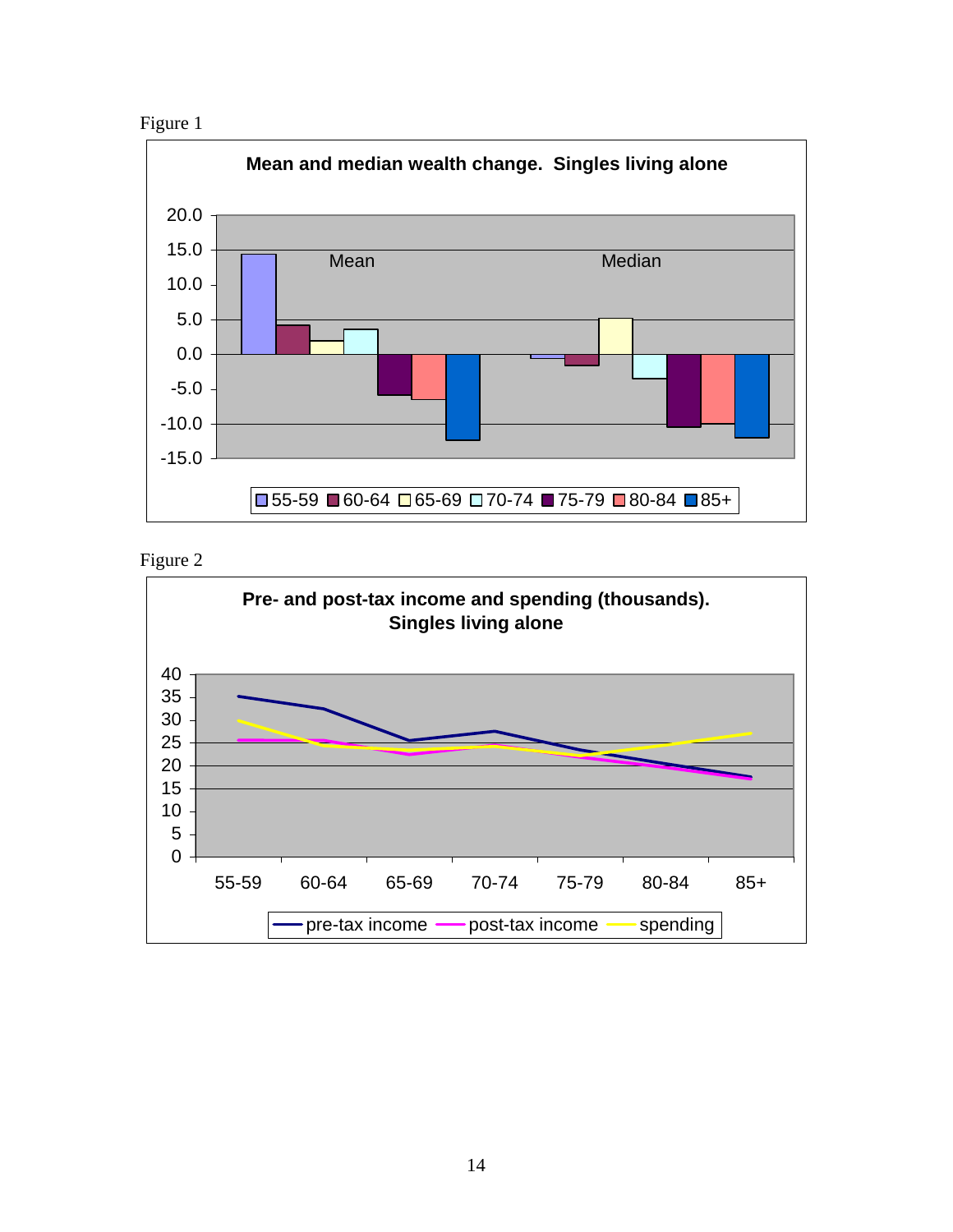



Figure 4